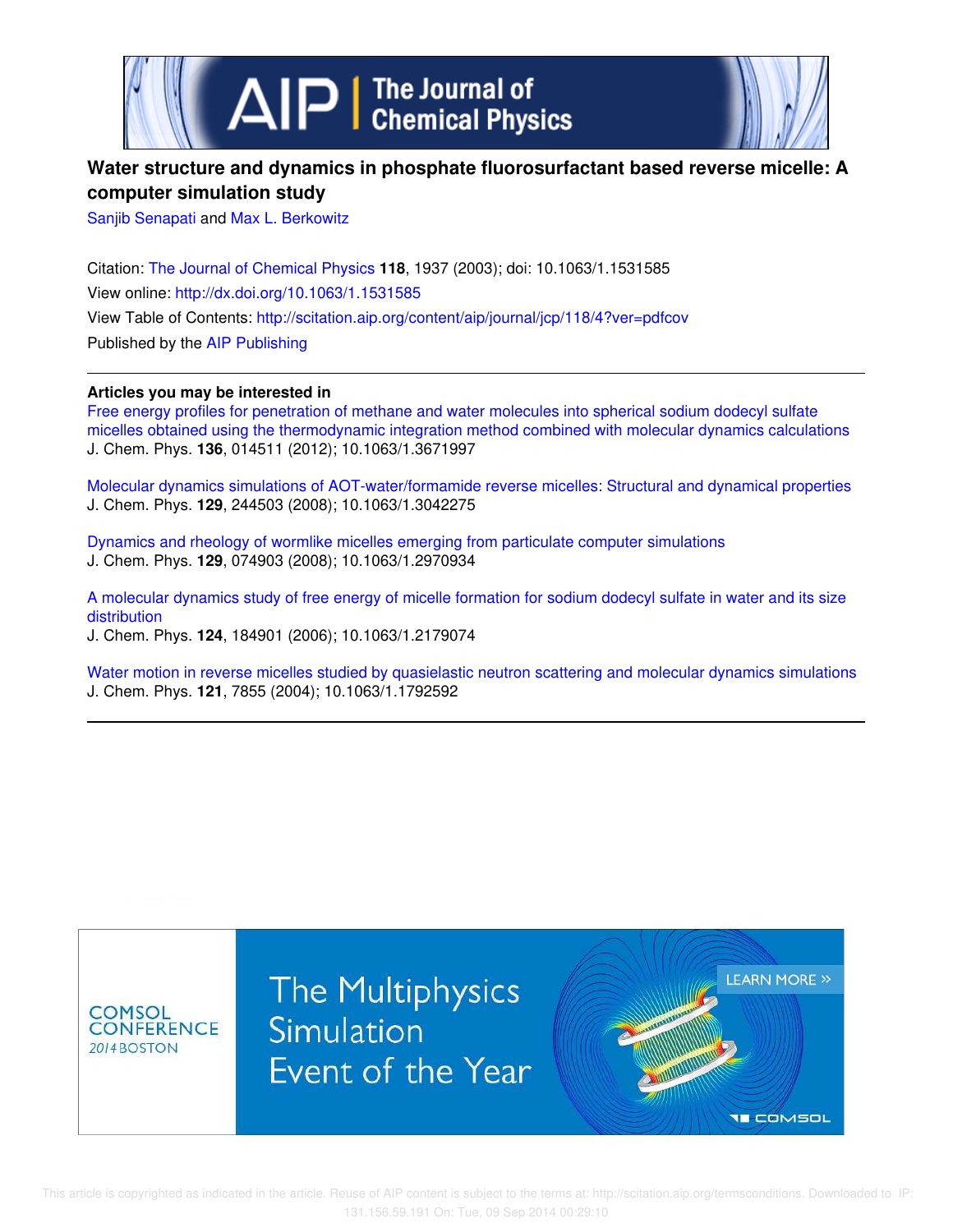# **Water structure and dynamics in phosphate fluorosurfactant based reverse micelle: A computer simulation study**

Sanjib Senapati and Max L. Berkowitz<sup>a)</sup>

*Department of Chemistry, University of North Carolina at Chapel Hill, Chapel Hill, North Carolina 27599*

(Received 10 September 2002; accepted 29 October 2002)

We performed a molecular dynamics simulation on a system containing a water pool inside the reverse micelle made up of an assembly of phosphate fluorosurfactant molecules dissolved in supercritical carbon dioxide. The water molecules in the first solvation shell of the headgroup lose the water to water tetrahedral hydrogen bonded network but are strongly bonded to the surfactant headgroups. This change in inter-water hydrogen bonding in connection with the confined geometry of the reverse micelle slows down the translational and especially the rotational dynamics of water. © 2003 American Institute of Physics. [DOI: 10.1063/1.1531585]

## **I. INTRODUCTION**

The behavior of water inside reverse micelles (RM) has been the subject of intense research over the past several years. Thermodynamic and spectroscopic properties of water in reverse micellar systems have been studied using a large variety of experimental techniques, e.g., flourescence probe measurements,<sup>1,2</sup> IR and Raman spectroscopy,<sup>3,4</sup> NMR,<sup>5,6</sup> ESR, $5$  and DSC measurements,  $5.7$  etc. These experiments revealed that in a water-in-oil  $(w/o)$  droplet three types of water molecules exist: (i) water molecules bound to the headgroups at the oil–water interface; (ii) free water molecules, that can exchange their state with bound water; and (iii) bulk water. Picosecond emission spectroscopy,<sup>8</sup> fluorescence spectroscopy,  $9-11$  dielectric measurements,  $12,13$  femtosecond resolution,  $14$  and pulsed NMR studies<sup>15</sup> of a water pool confined in reverse micelles and/or in biomolecules have indicated a dramatic slowing down of the rate of relaxation of water molecules. In spite of all these efforts, a good understanding of the nature of water enclosed by the RM is still not achieved.<sup>9,16</sup>

With the recent increase in computing power, computer simulation methods have been employed to study the nature of a RM. Perhaps the first attempt to study a RM using molecular dynamics (MD) simulation was made by Brown and Clarke, $^{17}$  who studied water containing RM in an apolar solvent. The micelle in their simulation contained 36 surfactant molecules and a water pool of 72 molecules. The study showed that surfactants formed a coat with a substantial roughness at the aqueous interface and that a considerable number of water molecules penetrated the headgroup surface. However, Brown and Clarke used a highly simplified model in which the surfactant molecules were described by two spherical interaction centers, with one sphere describing the hydrocarbon tails and the other sphere describing the entire headgroup. Thus, specific interactions between water and the sites on the headgroups, which may play a crucial role in water behavior, particularly for those water molecules that are in the first solvation shell of the headgroups, were

not taken into account in this study. Linse has examined an AOT-like reverse micellar system.<sup>18</sup> His study indicated that there exists a greater degree of spatial and orientational order of water in the pool, in good agreement with the experimental studies. However, in the study by Linse, the surface of the micelle were assumed to be rigid, which is somewhat unrealistic. Tobias and Klein<sup>19</sup> have investigated the microscopic properties of a calcium carbonate/calcium sulfonate reverse micellar aggregate in nonpolar solvents. They concluded that the structure of the micelle is independent of the solvent and, on average, the water molecules were tightly bound to the surface of the micelle. They, however, did not elaborate on the properties of water in this study. An extensive and careful molecular dynamics simulation study of the water pool in the interior of a reverse micelle was done by Faeder and Ladanyi $^{20}$  recently. They found that water forms well-defined layers in the vicinity of the headgroups, where water mobility was greatly reduced. In a separate article the same authors also investigated the solvation dynamics in RM of varying size. $21$  The drawback of the work by Faeder and Ladanyi is that they modeled the interior of the RM as a rigid spherical cavity, which again is somewhat unrealistic. Very recently, Salaniwal *et al.* performed molecular dynamics simulations on water/dichain surfactant/carbon dioxide system and demonstrated the self-assembly of reverse micelles.<sup>22</sup> They also studied the structural properties and the kinetics of aggregation of such micelles. $^{23}$  Their simulations used realistic molecular models for the components present in the systems. Their results demonstrated a significant penetration of water into the hydrophobic region. However, their interest mostly lay in the study of the structure and kinetics of aggregation, rather than in the exploration of the nature of water in the aqueous core. Clearly, computer simulation studies of water in reverse micelles need to be extended.

In our preceding paper<sup>24</sup> (paper 1), we reported the structure of a reverse micellar aggregate composed of phosphate fluorosurfactant  $(C_6F_{13}-(CH_2)_2-O)(C_6F_{13}-(CH_2)_2-O)$  $PO<sub>2</sub>^-Na<sup>+</sup>$ , water and supercritical carbon dioxide. By a combination of molecular dynamics simulation and SANS exa)Electronic mail: maxb@unc.edu **b** estimated the size and shape of the allectronic mail: maxb@unc.edu

 This article is copyrighted as indicated in the article. Reuse of AIP content is subject to the terms at: http://scitation.aip.org/termsconditions. Downloaded to IP: 131.156.59.191 On: Tue, 09 Sep 2014 00:29:10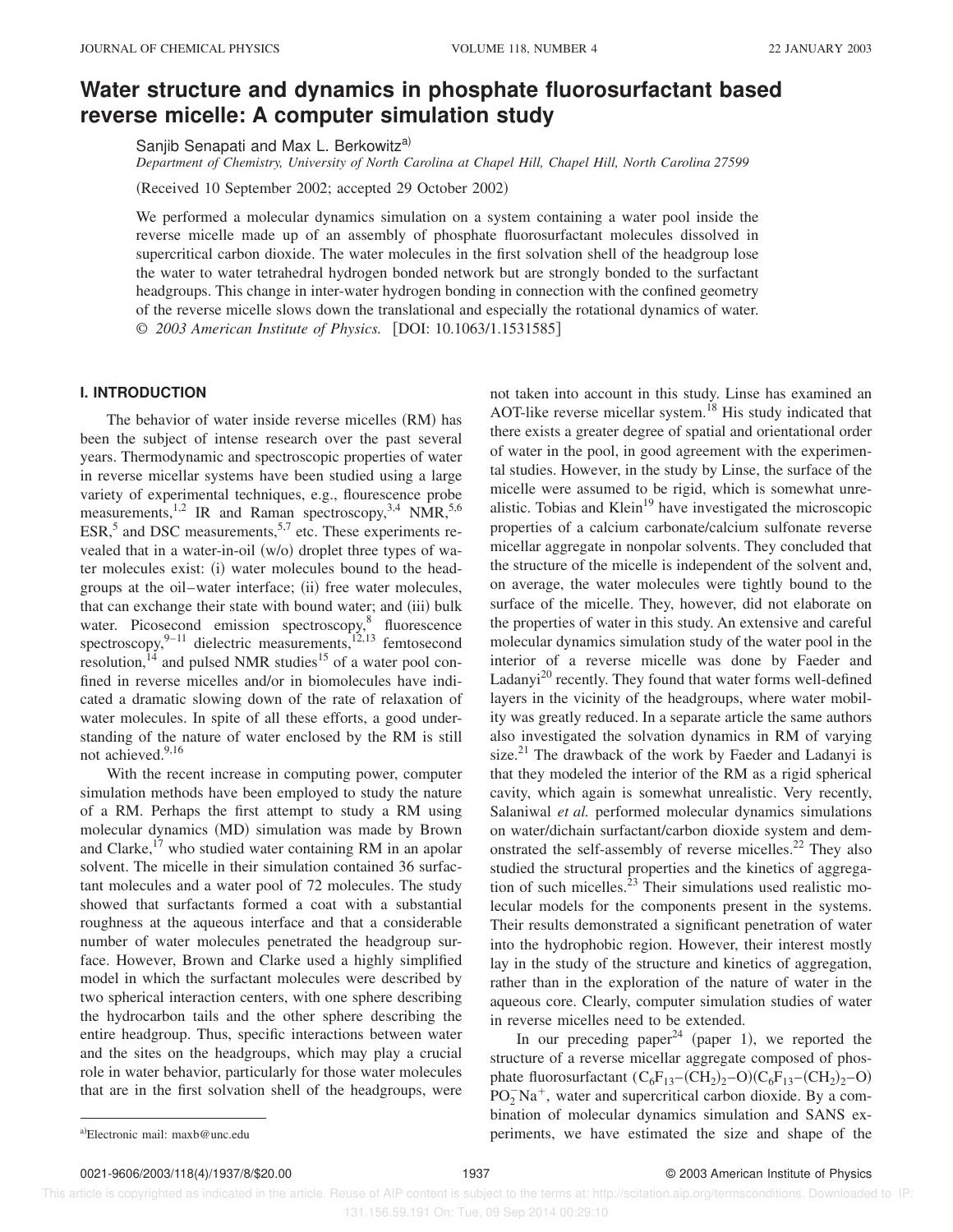

RM. Since we intended to perform a realistic simulation of a RM, we used a detailed molecular level description of all the species. The description of the potential models was reported in paper 1. The results in paper 1 implied that the RM remained stable over the 4 ns time period of the simulation and the simulation data complemented the SANS experimental results. The radius of gyration of the aqueous core obtained from the simulation was  $24.3\pm2$  Å. The area per surfactant headgroup was calculated to be  $\approx 64 \text{ Å}^2$ . The calculated value of micelle eccentricity implied that the RM in our simulation was not a perfectly spherical object. The direct observation of micelle shape fluctuations and the time behavior of eccentricity indicated the stability of the micelle shape on the time scale of the simulation. The results also implied that about 90% of the sodium counterions form contact-ionpairs with the headgroup atoms and that the interfacial water molecules penetrated the headgroup surface.

To complete our study, we have investigated the structure and dynamics of water in aqueous core of the RM described in paper 1. The results of this work are presented below.

## **II. THE MODEL AND SIMULATION DETAILS**

We performed a detailed molecular dynamics simulation of an aqueous reverse micelle containing phosphate based fluorosurfactants in supercritical carbon dioxide. Specific details of the model and the procedures used to build the reverse micelle have already been presented in paper 1. The  $SPC/E$  model<sup>25</sup> was chosen to describe the water molecules. The SPC/E model is a well-tested and widely used model for liquid water, which has been shown to give a good description of liquid water at both room and supercritical conditions. A single site united atom model was used for  $CO_2$ .<sup>26</sup> The tails of the surfactant molecules were modeled using the united atom formalism, in which  $CH_2$ ,  $CF_2$ , and  $CF_3$  groups are each replaced by one interaction site centered on the C atom. Every atom in the headgroup was described explicitly. The atom-centered point charges on the surfactant molecules were determined from quantum calculations at the Hartree– Fock level using a GAUSSIAN 98 package<sup>27</sup> with the 6-31+G<sup>\*</sup> basis set. The partial charges along with the structure of the surfactant molecule are shown in Fig. 1. The torsional angle potential for the fluorinated tails of the surfactant molecules were described by a model proposed by Cui *et al.*, <sup>28</sup> and the corresponding parameters are tabulated in Table I. The other interaction parameters used in the calculation are also included in Table I. The torsional potential parameters for the dihedral  $CF_2-CH_2-CH_2-OS$  were obtained by performing quantum calculations as described in paper 1. The OPLS

FIG. 1. Structure of the fluorosurfactant molecule. The numbers are the values of the atom-centered point charges.

parameters<sup>29</sup> were used for the rest of the intermolecular and intramolecular interactions present in the surfactant. The standard combination rules were adopted to obtain the Lennard-Jones parameters for interactions between the different species. All bond lengths were held fixed by applying the SHAKE algorithm<sup>30</sup> with a preset tolerance of  $10^{-8}$  Å. This allowed us to integrate the equations of motion with a time step of 2 fs.

TABLE I. Force field parameters for the various species present in the system.<sup>8</sup>

| Bond                 | $r_{eq}(\AA)$                               | Bond                                                                                                                    |                  | (a) Bond parameters      |  | $r_{eq}(\text{\AA})$ Bond $r_{eq}(\text{\AA})$ Bond | $r_{eq}(\AA)$    |
|----------------------|---------------------------------------------|-------------------------------------------------------------------------------------------------------------------------|------------------|--------------------------|--|-----------------------------------------------------|------------------|
|                      |                                             |                                                                                                                         |                  |                          |  |                                                     |                  |
| $O2-P$               | 1.48                                        | $OS-P$                                                                                                                  | 1.61             |                          |  | $OS-CH_2$ 1.43 $CH_2-CH_2$                          | 1.54             |
| $CH_2-CF_2$ 1.54     |                                             | $CF_2 - CF_2$ 1.54                                                                                                      |                  | $CF_2 - CF_3$ 1.54       |  | $O_w-H_w$                                           | 1.00             |
|                      |                                             |                                                                                                                         |                  | (b) Angle parameters     |  |                                                     |                  |
| Angle                | $k_{\theta}$ [kcal/(mol rad <sup>2</sup> )] |                                                                                                                         |                  |                          |  |                                                     | $\theta$ (°)     |
| $O2-P-O2$            |                                             |                                                                                                                         |                  | 280.0                    |  |                                                     | 119.90           |
| $O2-P-OS$            |                                             |                                                                                                                         |                  | 200.0                    |  |                                                     | 108.20           |
| $P-OS-CH2$           |                                             |                                                                                                                         |                  | 200.0                    |  |                                                     | 120.50           |
| $OS-CH_2-CH_2$       |                                             |                                                                                                                         |                  | 160.0                    |  |                                                     | 109.50           |
| $OS-P-OS$            |                                             |                                                                                                                         |                  | 90.0                     |  |                                                     | 102.60           |
| $CH_2-CH_2-CF_2$     |                                             |                                                                                                                         |                  | 124.14                   |  |                                                     | 114.0            |
| $CH_2-CF_2-CF_2$     |                                             |                                                                                                                         |                  | 124.14                   |  |                                                     | 114.6            |
| $CF2-CF2-CF2$        |                                             |                                                                                                                         |                  | 124.14                   |  |                                                     | 114.6            |
| $CF_2 - CF_2 - CF_3$ |                                             |                                                                                                                         |                  | 124.14                   |  |                                                     | 114.6            |
| $H_w - O_w - H_w$    |                                             |                                                                                                                         |                  |                          |  |                                                     | 109.4            |
|                      |                                             |                                                                                                                         |                  | (c) Torsional parameters |  |                                                     |                  |
| Dihedral             |                                             |                                                                                                                         |                  | $V_n/2$ (kcal/mol)       |  | $\gamma$ <sup>(<math>\circ</math></sup> )           | n                |
| $O2-P-OS-CH2$        |                                             |                                                                                                                         |                  | 0.25                     |  | 0.0                                                 | 3                |
| $P-OS-CH_2-CH_2$     |                                             |                                                                                                                         | 1.45             |                          |  | 0.0                                                 | 3                |
| $OS-CH_2-CH_2-CF_2$  |                                             |                                                                                                                         | 2.732            |                          |  | 0.0                                                 | 3                |
|                      |                                             |                                                                                                                         |                  | $-1.099$                 |  | 30.0                                                | $\mathbf{1}$     |
| $OS-P-OS-CH$         |                                             |                                                                                                                         | 0.25             |                          |  | 0.0                                                 | 3                |
|                      |                                             |                                                                                                                         |                  | 1.1                      |  | 0.0                                                 | $\overline{2}$   |
|                      |                                             | (d) Torsional parameters for the surfactant tails<br>$[U(\phi) = a_0 + \sum_{i=1}^{7} a_i(\cos \phi)^i$ (Refs. 22, 28)] |                  |                          |  |                                                     |                  |
| $a_0$ =959.4 K       |                                             |                                                                                                                         | $a_1 = -282.7$ K | $a_2$ =1355.2 K          |  |                                                     | $a_3$ = 6800.0 K |

| (e) van der Waals parameters |              |                       |                 |              |                       |  |  |  |
|------------------------------|--------------|-----------------------|-----------------|--------------|-----------------------|--|--|--|
| Atom type                    | $\sigma$ (Å) | $\epsilon$ (kcal/mol) | Atom type       | $\sigma$ (Å) | $\epsilon$ (kcal/mol) |  |  |  |
| O <sub>2</sub>               | 2.9578       | 0.210                 | P               | 3.7418       | 0.200                 |  |  |  |
| OS.                          | 2.9934       | 0.170                 | CH <sub>2</sub> | 3.9300       | 0.09335               |  |  |  |
| CF <sub>2</sub>              | 4.6000       | 0.05959               | CF <sub>3</sub> | 4.6000       | 0.15691               |  |  |  |
| Na                           | 2.2750       | 0.11522               | $O_w$           | 3.1655       | 0.15539               |  |  |  |
| $H_w$                        | 0.0000       | 0.00000               | CO <sub>2</sub> | 3.7200       | 0.46895               |  |  |  |

 $a_4 = -7875.3 \text{ K}$   $a_5 = -14168.0 \text{ K}$   $a_6 = 9213.7 \text{ K}$   $a_7 = 4123.7 \text{ K}$ 

 $a^2$ In Tables I(a), I(b), and I(e) *w* stands for water.

This article is copyrighted as indicated in the article. Reuse of AIP content is subject to the terms at: http://scitation.aip.org/termsconditions. Downloaded to IP: 131.156.59.191 On: Tue, 09 Sep 2014 00:29:10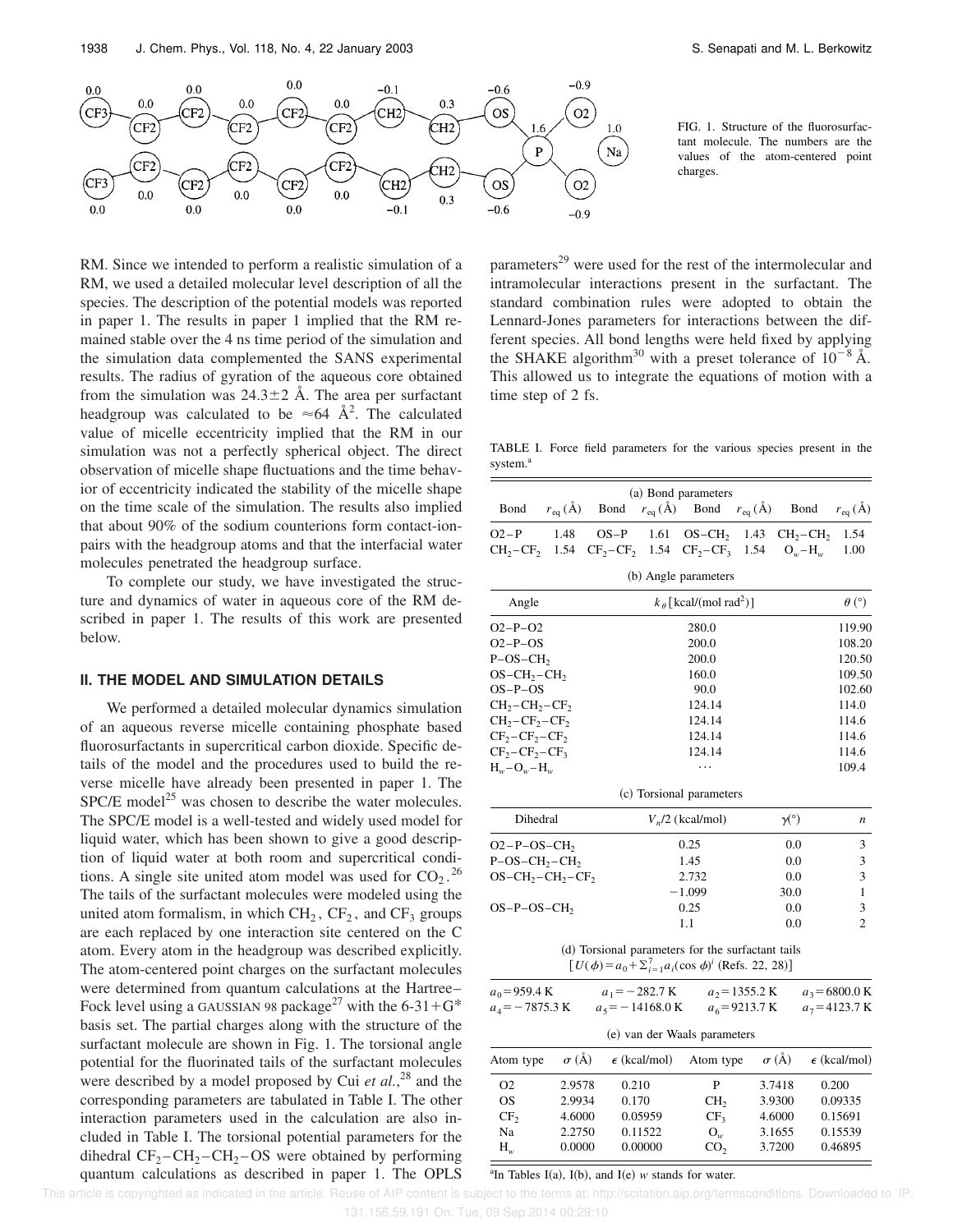A system containing 1616 water molecules, 160 surfactant molecules, and  $6991 \text{ CO}_2$  molecules was simulated in a cubic box at 35 °C and 414 bar pressure. To enable volume variation, the simulation was performed in the NPT ensemble, using the Nose–Hoover thermostat and barostat.<sup>31</sup> Both the thermostat and barostat relaxation times were set to 0.5 ps. An equlibration simulation of 200 ps was performed before a production run of 4 ns. Periodic boundary conditions were employed in all directions. The calculation of the long-range Coulombic forces was performed using the smooth particle mesh Ewald  $(SPME)$  method.<sup>32</sup> The real space part of the Ewald sum and Lennard-Jones interactions was cut off at 9 Å. We have also simulated a system containing pure bulk water, so that the behavior of water in the confined system can be compared with that of the bulk under the same pressure and temperature. For bulk water, the simulation was carried out in a cubic box containing 512 particles at  $T=35$  °C and at pressure  $P=414$  bar. For the bulk system, periodic boundary conditions were applied in all three directions, minimum image convention was used for the short-range interactions, and the SPME method was employed for the long-range interactions. The bulk water system was equilibrated for 200 ps, and then the production run was continued for 1 ns. Both simulations were carried out using the  $DLPOLY<sup>33</sup>$  molecular dynamics simulation package.

### **III. RESULTS AND DISCUSSION**

## **A. Water structure**

#### **1. Density distribution**

There is an ambiguity in the literature related to water structure in the interior of a reverse micelle. Faeder and Ladanyi<sup>20</sup> in their molecular dynamics simulation of the interior of aqueous reverse micelle identified that water has a layered structure near the interface. No such layering was observed in the simulation of a reverse micelle by Salaniwal *et al.*<sup>22</sup> We have calculated the number density of water as a function of distance from the center of the aqueous core and the result is shown in Fig. 2. As we see from this figure, no layered structure is found while calculating the density with respect to the center of the aqueous core. The number densities in Fig. 2 were calculated by computing the average number of molecules in spherical shells of thickness  $\Delta r$  $=0.2$  Å, located at various distances from the center of the water pool. As it was demonstrated in the study of liquid/ liquid interfaces, a more careful consideration of how to calculate local water density is needed in order to understand the structure of water.  $34,35$  Similar considerations apply in our case. We observed that the surfactant headgroups form a coat with a substantial roughness at the aqueous interface. This means that the water/headgroup interface is not smooth, but very corrugated, and is fluctuating with time. Moreover, the shape of the water pool is not exactly spherical. These factors will smooth out the local density of water if it is calculated in a simple way like it is done for Fig. 2. Instead we should calculate the local density profile with respect to the headgroup surface. When this is done, the density profile displays the presence of layered structure, which is shown in



FIG. 2. The number density profile of (a) water (solid line) and carbon dioxide (dashed line) and (b) sodium (solid line), head group phosphorus (long dashed line), tail CH<sub>2</sub> (short dashed), and tail CH<sub>2</sub> (dotted line) as a function of the distance from the center of the aqueous core.

Fig. 3. The local density of water as a function of distance from the ''effective'' surface formed by the headgroup phosphorous atoms was computed by following an algorithm proposed very recently in our group and it is described elsewhere.<sup>36</sup>

Figure 2 also indicates that a significant amount of water penetrates the hydrophobic region and essentially hydrates the methylene groups of the surfactant tails. This is possibly due to the electrostatic interactions between water and these groups. The water density then dies down and  $CO<sub>2</sub>$ molecules take over in the solvation of the surfactant tails. Thus, the surfactant headgroups do not form a rigid surface, rather they create a ''soft'' surface that water can penetrate to some extent. A similar observation of the penetration of water next to membrane surfaces was reported by our group previously. $37$ 



FIG. 3. The number density profile of water with respect to the effective surface formed by the head group phosphorous atoms.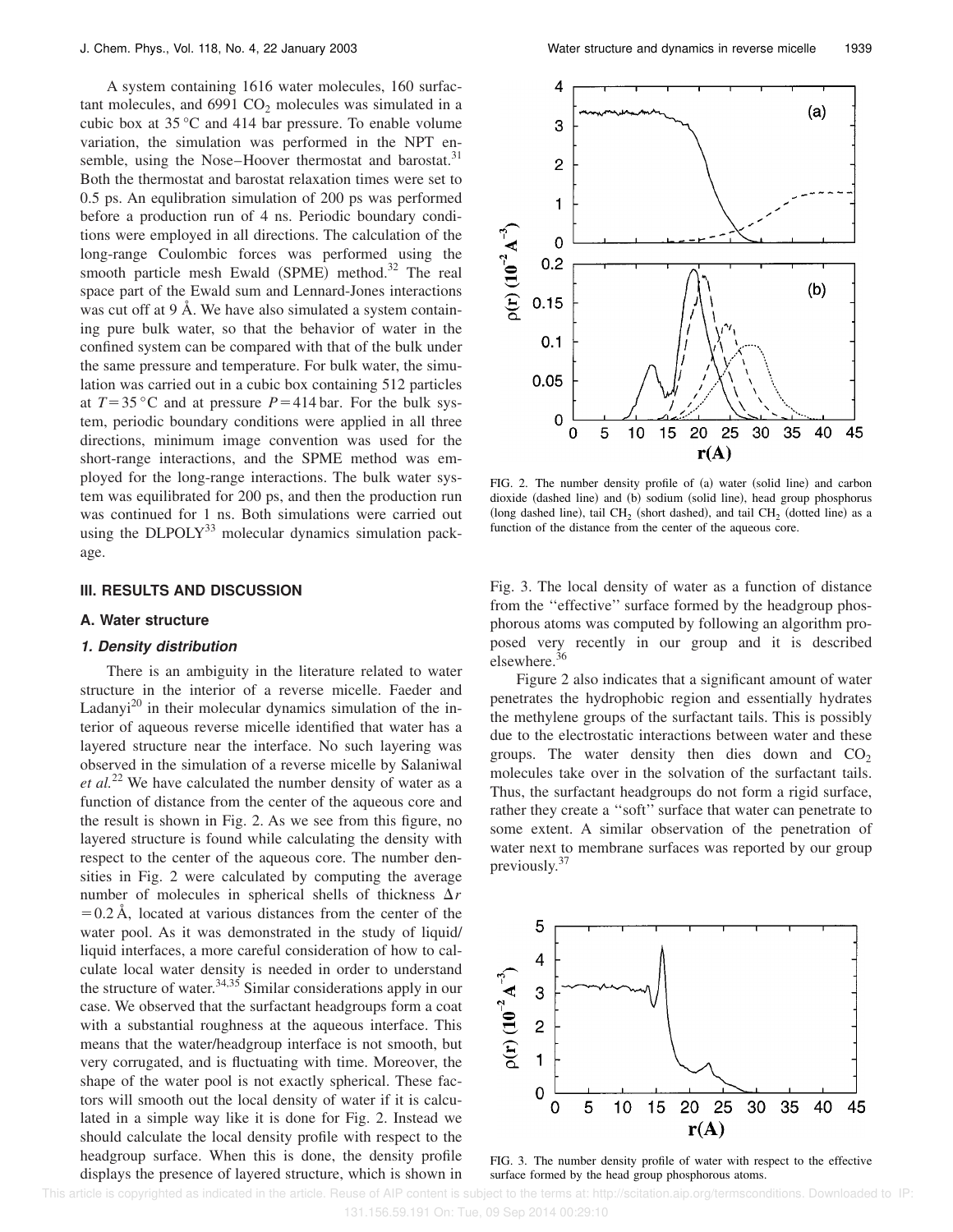

FIG. 4. The pair radial distribution function for P–O*<sup>w</sup>* .

#### **2. Hydrogen bond distribution**

Exploring properties of confined water is an important field of research. Water in systems like proteins, DNA, and reverse micelles is confined, and this confinement plays a crucial role in the function and stability of these systems. In this study we have investigated the environment and dynamics of confined water in a reverse micelle and the results are shown in Figs.  $4-10$ .

To compare the environment and behavior of water that is in the vicinity of the headgroup surface with water at the center of the aqueous core, we have divided the water pool into three different regions. The size of the first region was selected by a comparison with the size of the first solvation shell observed in the radial distribution function (rdf) for headgroup phosphorus to water oxygen, which is shown in Fig. 4. Thus, region I (or the first shell) consists of water molecules that lie within 5 Å in  $P-O_w$  rdf (the distance of first minimum). The rest of the water molecules were assigned to other two regions: region II consisted of molecules between 5–9.5 Å, and region III contained water molecules situated beyond 9.5 Å. The choice of 9.5 Å for the beginning of region III was determined by calculating the hydrogen bond distribution in this region. It was found that the qualitative nature of the water hydrogen bond distribution beyond 9.5 Å matches the distribution in bulk water. The bulk water was simulated at 35 °C and 414 bar pressure.

Albeit water has a very simple molecular structure, it is the tetrahedral hydrogen bonding network that makes it such a complicated but interesting liquid to study. To investigate the water hydrogen bond distribution in various regions of the pool, we adopted a geometric definition of hydrogen bonds.<sup>38</sup> According to this definition, a pair of water molecules is hydrogen bonded if the oxygen–oxygen distance is less than 3.5 Å and simultaneously the oxygen–oxygen– hydrogen angle is less than 30°. Figure 5 shows the distribution of hydrogen bonds (H bonds) between water molecules for the three regions I–III and, for comparison, the distribution for bulk water. The *x* axis on this figure denotes the number of hydrogen bonds per water molecule and the *y* axis denotes the percentage of water with that number of H bonds. As the figure reveals, most of the water molecules in region I lose some of the water-to-water hydrogen bonds.



FIG. 5. The distribution of interwater hydrogen bonds for water in the three regions along with the distribution for bulk water. The *x*-axis denotes the number of hydrogen bonds per water molecule and the *y*-axis denotes the percentage of water with that many number of H bonds.

Thus, in region I about 40% of water molecules have two water-to-water H bonds followed by 26% molecules having 3, and 25% having 1 water-to-water H bond. This implies that there exists a strong influence of the head group surface on the water structure at the interface. A rupture in the hydrogen-bonded network is also seen for water in region II, where about 19% of water has 2 water-to-water H bonds and only 33% has 4 water-to-water H bonds. The surface effect diminishes as we move well beyond the surface region and in region III water has hydrogen bond distribution as in the pure bulk water.

The phosphate head groups contain oxygen atoms that are capable of forming hydrogen bonds with first shell water hydrogens. We have studied this capability by computing water–head group hydrogen bonds and the results are shown in Fig. 6. To describe a water–head group hydrogen bond we have used the same geometric definition of hydrogen bonds as for water–water, i.e., a head group and a water molecule are hydrogen bonded if a head group oxygen–water oxygen distance is no greater than 3.5 Å and, simultaneously, the head group oxygen–water oxygen–water hydrogen angle is no greater than 30°. Figure 6 shows that about 40% of water molecules in the first solvation shell of the head groups have one micelle to water H bond, whereas more than 50% of



FIG. 6. The distribution of water-to-head group hydrogen bonds. The *y* axis denotes the percentage of water with a specified number of hydrogen bonds to the head groups.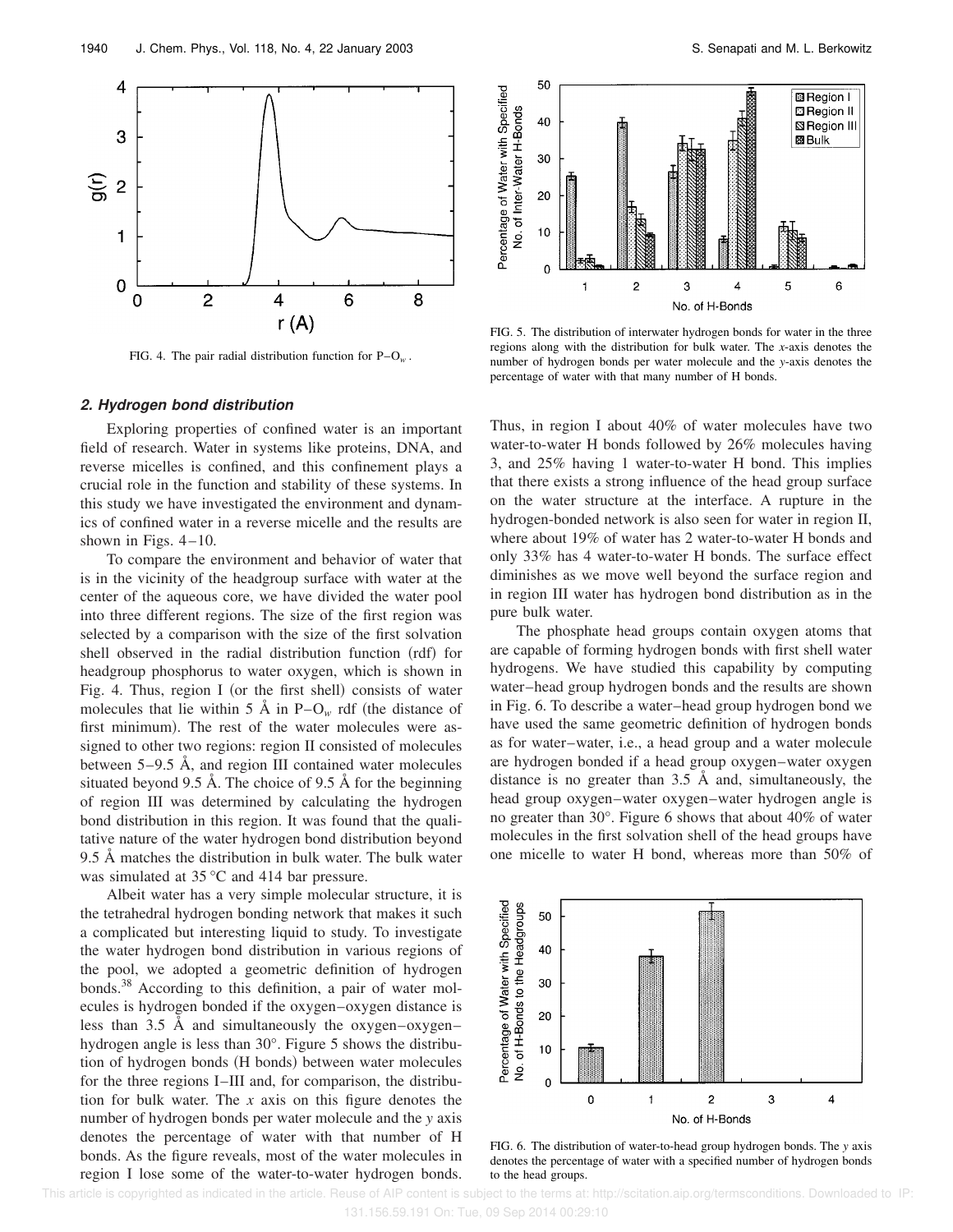

FIG. 7. The hydrogen bond distribution for first shell water molecules taking into account both the interwater and water-to-head group hydrogen bonds. The distribution for bulk water is also included for comparison.

them have 2 micelle to water H bonds. This means that the water molecules in the first solvation shell that lose the tetrahedral hydrogen bonded network try to regain it by forming hydrogen bonds with the headgroup oxygens. To give a quantitative proof of this statement, we computed the hydrogen bond distribution for first shell water molecules, taking into account the formation of hydrogen bonds to both water and micelle head groups. The results are plotted in Fig. 7, which shows the percentage of first shell water hydrogen bonded to both other water molecules and head groups as a function of number of hydrogen bonds per water molecule. Thus Fig. 7 indicates that while considering the hydrogen bond with both the water and micelle, most of the first shell water molecules have four hydrogen bonds followed by three and this closely resembles the hydrogen bond distribution in bulk water.

As we can see, water molecules in the first shell are strongly influenced by the presence of the head group. As we move to the next section, we will find that this structural reorganization of water close to the surface strongly manifests itself in the dynamics, and the mobility of water molecules in shell I is reduced significantly. Therefore we specify these water in region I as ''bound water.'' The head group surface influences water molecules in region II also, but the effect is not that significant and, as we shall see, water molecules in this region are more mobile compared to water in region I. We, therefore, designate these water molecules as ''free or diffuse water.'' Water molecules in region III are very slightly affected by the surface and essentially behave like bulk water. We call them ''bulklike water.''

## **B. Water dynamics**

A variety of experiments demonstrated that water in confined environments next to proteins, micelles, and in the pools of reverse micelles displays a slow component in the reorientational dynamics or in its response to perturbation in solute properties. Thus, dielectric relaxation,<sup>13,39</sup> solvation dynamics, $8\overline{e}$ -10 NMR relaxation dispersion,<sup>39</sup> etc. measurements have shown that this slow component decays in hundreds to thousands of picoseconds. In a recent article on ultrafast dynamics in reverse micelles,<sup>9</sup> Levinger has concluded that the slow components are always present in the dynamics of water in restricted environments, and the source of these slow relaxation components may be discussed in terms of solvent bound to the molecular assembly, and to the immobilization of the solvent in a confined environment. Very recently, Bagchi and co-workers<sup>40</sup> have reported that the dramatic slowing down of water reorientational dynamics can be explained partly due to the formation of hydrogen bonds between water and surface head groups. By a detailed molecular dynamics simulation study they have shown that the decay of the reorientational motion of water molecules near the micellar surface is slower than the one in bulk water by two orders of magnitude. In a very recent simulation of a system containing a SDS micelle in water, we also observed the slowing down of the decay in the reorientational correlation function of water next to the micellar surface, $41$  thus confirming the analysis of Bagchi and collaborators.

For a further understanding of the origin of this slow decay, we have analyzed the mobility of water in the restricted environment of a reverse micelle. Since our interest is mostly concentrated on the slow dynamics of water we, following the prescription proposed by Bagchi and collaborators, pay attention only to those water molecules that have large residence times in their respective shells. Therefore, while calculating a dynamical quantity, we follow only those water molecules that stay in their respective shells throughout a particular run.<sup>40</sup> We also want to choose a fair number of molecules in every shell so we can obtain a good averaging. One may wonder if this will not restrict our choice substantially, since very few water molecules will qualify for our consideration. Nevertheless, we found that 25 water molecules stayed in region I throughout a time period of 1.8 ns, at least 18 molecules stayed in region II for a time period of 160 ps, and at least 15 molecules stayed in region III throughout a time period of 20 ps (since water molecules are more mobile in regions II and III, they stayed in those regions for shorter time periods). We calculated the translational and reorientation mobilities of these molecules in different regions.

## **1. Translational mobility**

A good measure of water translational mobility can be obtained from the time dependence of the mean square displacement (MSD) of water molecules. The diffusion coefficient D can be calculated from the long time behavior of the MSD of water molecules and it is related to the slope of the MSD by the Einstein relation, which in three dimensions reads as

$$
D = \lim_{t \to \infty} \frac{\langle |\mathbf{r}(t) - \mathbf{r}(0)|^2 \rangle}{6t},\tag{1}
$$

where  $\mathbf{r}(t)$  is the position vector of a water molecule at time *t*. We have computed the MSD for water molecules in all three regions I–III and for the bulk water as a function of time and the results are shown in Fig. 8. From this figure we observe that the diffusion in the first solvation shell is considerably slower than the diffusion in the bulk phase. We have pointed out in the previous section that at least 50% of the first shell water molecules form 2 surfactant to water H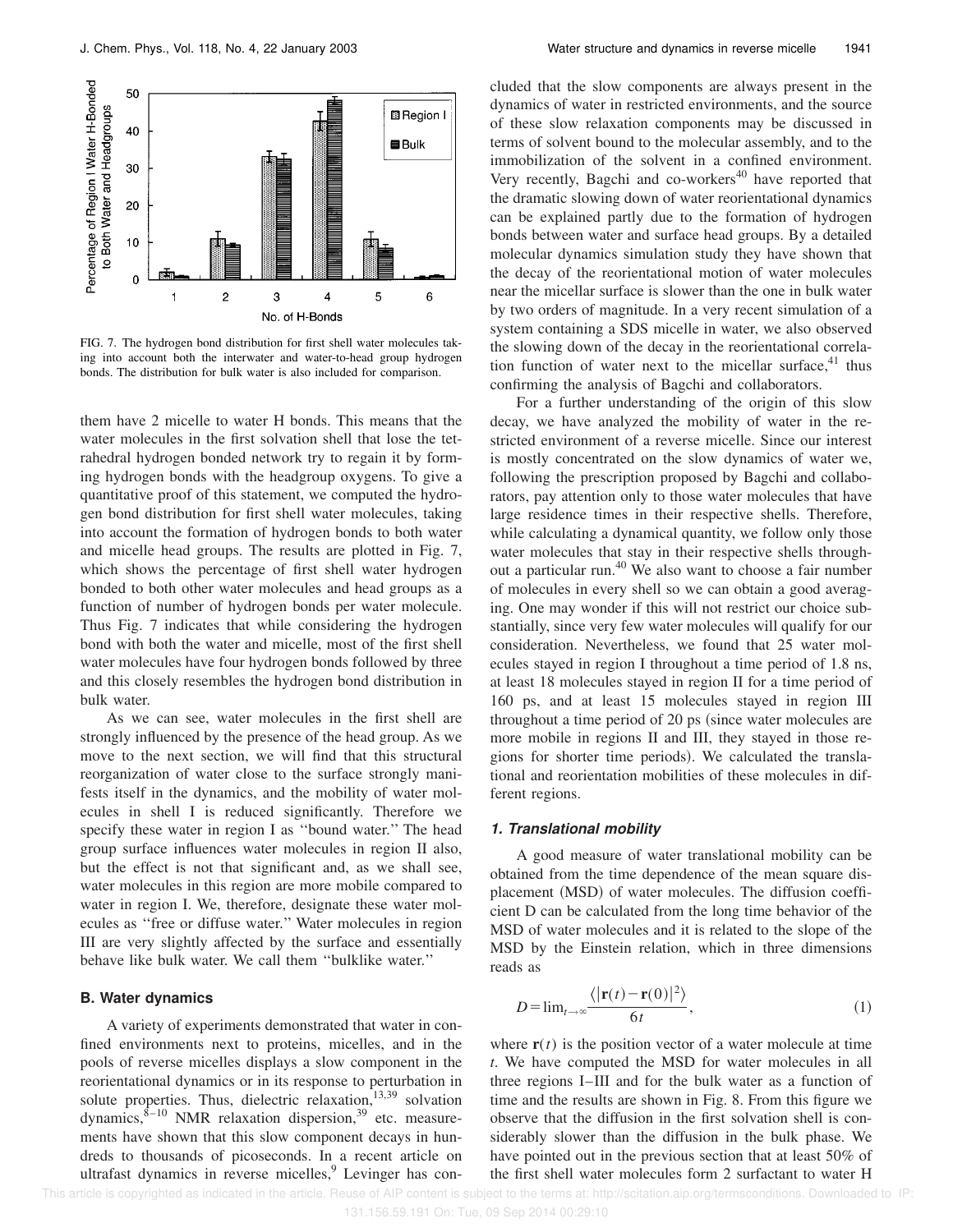

FIG. 8. The time dependence of the mean square displacement for water molecules at various regions along with the bulk water. The solid line is for water molecules who remain in region I continuously for 1.8 ns, the longdashed line is for water molecules who remain in region II continuously for 160 ps, the dot–dashed line is for water molecules who remain in region III continuously for 20 ps, and the dotted line is for bulk water. All the curves are cut at 15 ps to show clearly the differences between various regions.

bonds and about 40% of them from 1 H bond to the surfactant oxygen. The formation of hydrogen bonds between the head group oxygens and water restricts significantly the translational motion of water in region I. The translational motion of water in region II is also restricted, but the surface effect is not that profound in this region. The water mobility then increases as we move away from the surface and at the center of the aqueous core (region III) it approaches a value that is close to the bulk water mobility. We have calculated the diffusion coefficients for all the three regions and also for the bulk water from a linear fit to the slope of the mean square displacement curves. The values are included in Table II. The data show that the translational mobility for slow water molecules in the first shell is reduced by a factor of 6 compared to bulk water.

#### **2. Reorientational dynamics**

The reorientational motion of water can be partially characterized by calculating its single dipole autocorrelation function  $C_{\mu}(t)$ . Again in our calculations of the dipolar correlation function, we considered only those water molecules that stayed in their corresponding regions for the calculation time. The single dipole autocorrelation function is defined as

$$
C_{\mu}(t) = \langle \mu_i(t) \cdot \mu_i(0) \rangle / \langle \mu_i(0) \cdot \mu_i(0) \rangle, \tag{2}
$$

where  $\mu_i(t)$  is the dipole vector of the *i*th water molecule at time *t* and the averaging is performed by water molecules and a time origin. In Fig. 9, we have displayed the relaxation of  $C<sub>n</sub>(t)$  for water molecules in all the three regions and also included the result for bulk water at a specified temperature and pressure. The reorientational motion of water in regions

TABLE II. Values of translational diffusion coefficients at various regions.

| Region                            |                 |                 | Ш               | Bulk            |
|-----------------------------------|-----------------|-----------------|-----------------|-----------------|
| $D(10^{-9} \text{ m}^2/\text{s})$ | $0.45 \pm 0.05$ | $1.59 \pm 0.13$ | $2.21 \pm 0.20$ | $2.70 \pm 0.10$ |



FIG. 9. The time dependence of the single dipole orientational correlation function for water molecules in various regions. The different curves are as in Fig. 8.

I and II is highly nonexponential involving a very slowly decaying tail. A significantly slower decay is observed for the water molecules in region I compared to bulk water. This is quite expected, since as we observed (see Fig.  $6$ ) that about 90% of water molecules in the first solvation shell are tightly bound to the head groups. Therefore, these hydrogen bonds between the head group oxygens and the interfacial water molecules restrict the rotational motion of water significantly. A similar and dramatic slowdown in the decay of the water reorientational relaxation was reported by Bagchi and co-workers for water near the micellar surface<sup>40</sup> and by  $us<sub>1</sub><sup>41</sup>$  also near a micellar surface. To get a quantitative estimate of the reorientational decay time we calculated  $(a)$  the average orientational correlation time,  $\tau$ , for various regions, which is defined by the following equation:

$$
\tau = \int_0^\infty dt \ C_\mu(t). \tag{3}
$$

Since our correlation function was calculated up to a finite time, to estimate the behavior of this function at longer times, we fitted the dipolar autocorrelation function to a multiexponent function of the following form:

$$
C_{\mu}(t) = \sum_{i=1}^{4} A_i \exp(-t/\tau_i),
$$
 (4)

where  $\sum_{i=1}^{4} A_i = 1$  and  $\tau_i$  is the time constant for the decay of the *i*th component. Finally, from Eq. (3) and using Eq. (4) for the extrapolation of the long-time tail region, we obtained the following estimates for the values of average orientational correlation times: 396, 41, and 3.8 ps for water molecules in regions I, II, and III, respectively. The corresponding value for bulk water is 3.2 ps. The value of  $\tau$  obtained by

 This article is copyrighted as indicated in the article. Reuse of AIP content is subject to the terms at: http://scitation.aip.org/termsconditions. Downloaded to IP: 131.156.59.191 On: Tue, 09 Sep 2014 00:29:10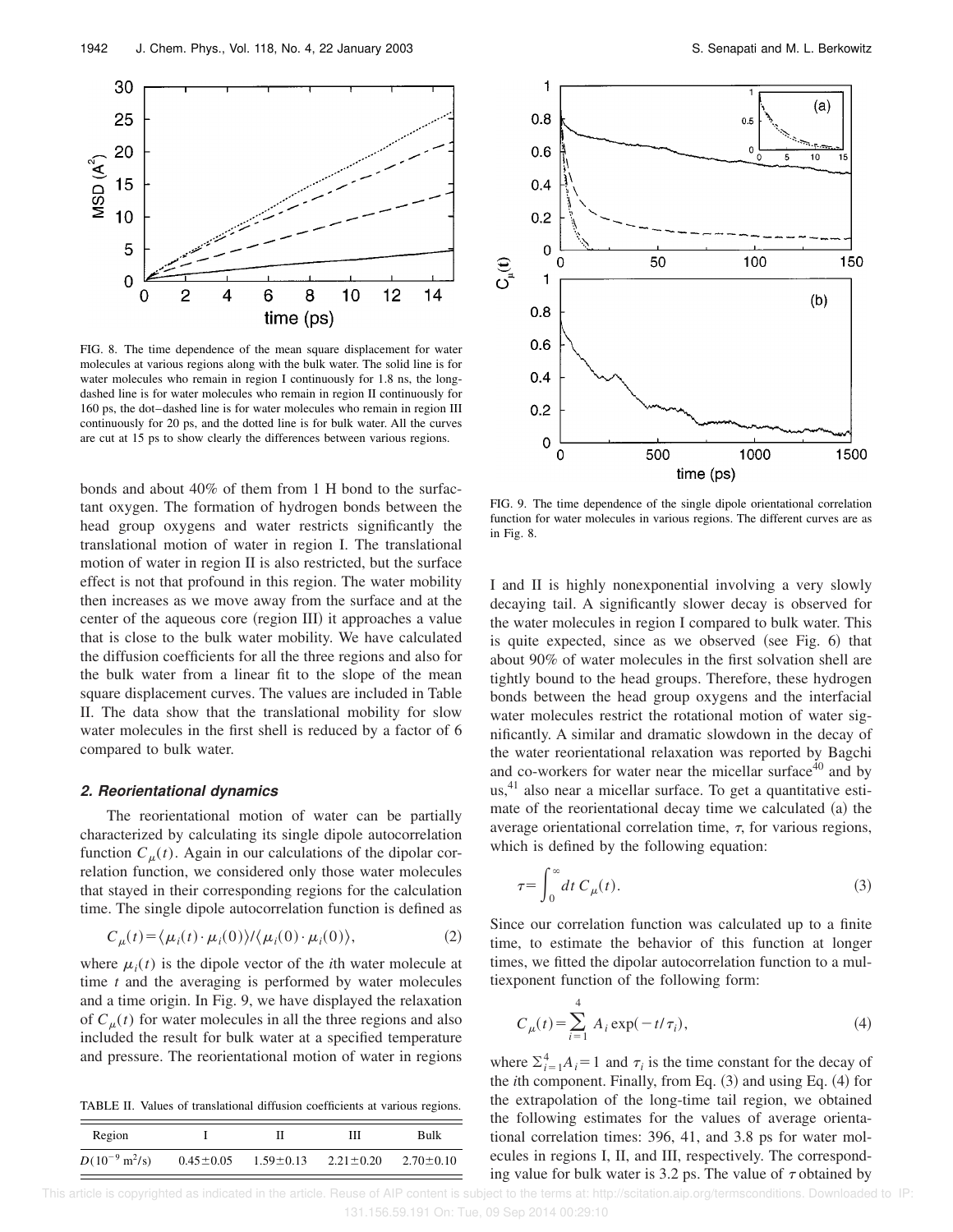Bagchi and co-workers for water near the micellar surface of cesium pentadecafluorooctanoate micelle was 108 ps at 300 K. (b) We calculated the time constants for the long time decay of water molecules in regions I and II from a fit given by Eq.  $(4)$ . The time constants for the long-time decay were found to be 1700 and 150 ps for water molecules in regions I and II, respectively. This indicates that the slow component of reorientational relaxation of water in the solvation layer is slowed down by three orders of magnitude compared to bulk water, which is in good agreement with the experimental observations on a water pool in reverse micelles.<sup>8,11</sup> We also noticed that the value of the time constant for the long-time decay obtained by Bagchi and co-workers for water near the micellar surface of cesium pentadecafluorooctanoate micelle was 767.1 ps at 300 K. Thus, we observe that water inside our reverse micelle relaxes with a rate that is somewhat slower than the relaxation rate observed for water near a micellar surface. It is, however, worth emphasizing that the average relaxation rates given above are just estimates that depends on the quality of extrapolation and statistics. Nevertheless, previous simulations and the present simulations clearly show that water next to hydrophilic surfaces is substantially slowed down. The quantitative value of this effect depends on the details of the system and also on the state conditions at which the simulations are performed. In Fig.  $9(b)$  we show the dipole autocorrelation function for the 25 water molecules from region I plotted up to 1.5 ns. As we can see, the function still does not decay to zero, indicating that the rotation of water is restricted. The similar behavior of water next to the micellar surface, was also observed by Bagchi and collaborators. The relaxation of  $C<sub>u</sub>(t)$  for water far from the surface (region III) is essentially identical with that of  $C_{\mu}(t)$  in bulk water and is shown in the inset of Fig.  $9(a)$ .

To strengthen our notion that the strong water–head group hydrogen bonding is one of the important factors responsible for the dramatic slow decay of the water reorientational relaxation, we performed two more molecular dynamics simulations. In both simulations we froze the motion of the surfactant molecules in the aggregate with, in one case, making them uncharged (and therefore creating a cavity with hydrophobic surface) and in the other case keeping the charges intact. Figure 10(a) shows the decay of  $C<sub>u</sub>(t)$  as a function of time for the slow molecules in region I for all the three systems studied. The correlation functions were calculated for those water molecules that stayed in region I for 150 ps. There were 370 of these molecules when the frozen head groups were charged, 52 when they were uncharged, and we looked at 220 water molecules when the system was in its normal state. As we can see from the figure, the slowest relaxation is observed in the system with the frozen charged groups. This is due to the fact that when we remove the movement of the head group atoms that otherwise are vibrating rapidly, the water molecules get a better hold of head group oxygens to form more stable hydrogen bonds. We also observe that the relaxation of water molecules near the hydrophobic surface is much faster than next to the charged surfaces. This indicates that the water–head group hydrogen bond formation is, perhaps, the most important factor in de-



FIG. 10. The time dependence of the single dipole orientational correlation function for water molecules  $(a)$  in region I,  $(b)$  in region II. The solid line is for water molecules in the original system, the long-dashed line is for water molecules in a system where the motion of the surfactant molecules was frozen, and the dot–dashed line is for water molecules in a hydrophobic cavity with the motion of the surfactant molecules frozen. The correlation functions in each system were calculated by looking at those water molecules that stayed continuously in their respective regions for 150 ps.

termining the slow dynamics of water in restricted environments. It is also worth noticing that the relaxation of water molecules near the hydrophobic surface is slower compared to bulk water. This slowing down can be attributed to the confined geometry of the system. Thus, the formation of water–head group hydrogen bonds in connection with the confined geometry of the reverse micelle resulted in a significantly slower water dynamics compared to the dynamics of water in the bulk, which confirms the prediction of Levinger.<sup>9</sup> In Fig. 10(b) the relaxation of slow water molecules in region II is compared for all three systems. As we can see, in region II, where the surface effect is weak, the water molecules in all three systems show almost similar behavior.

## **IV. SUMMARY AND CONCLUSIONS**

The slowing down in the dynamics of water next to surfaces of molecules such as proteins or molecular assemblies such as micelles and reverse micelles was observed in a number of experiments. It was also observed in a number of molecular dynamics simulations performed on detailed models of micelles or proteins solvated in water. The present simulation confirms that the same slowing down of the water dynamics occurs in the solvation region inside a reversed micelle, thus confirming the experimental observations and previous model studies of this type of system. Our present simulation was performed on a system containing a water pool inside the reverse micelle made up of an assembly of